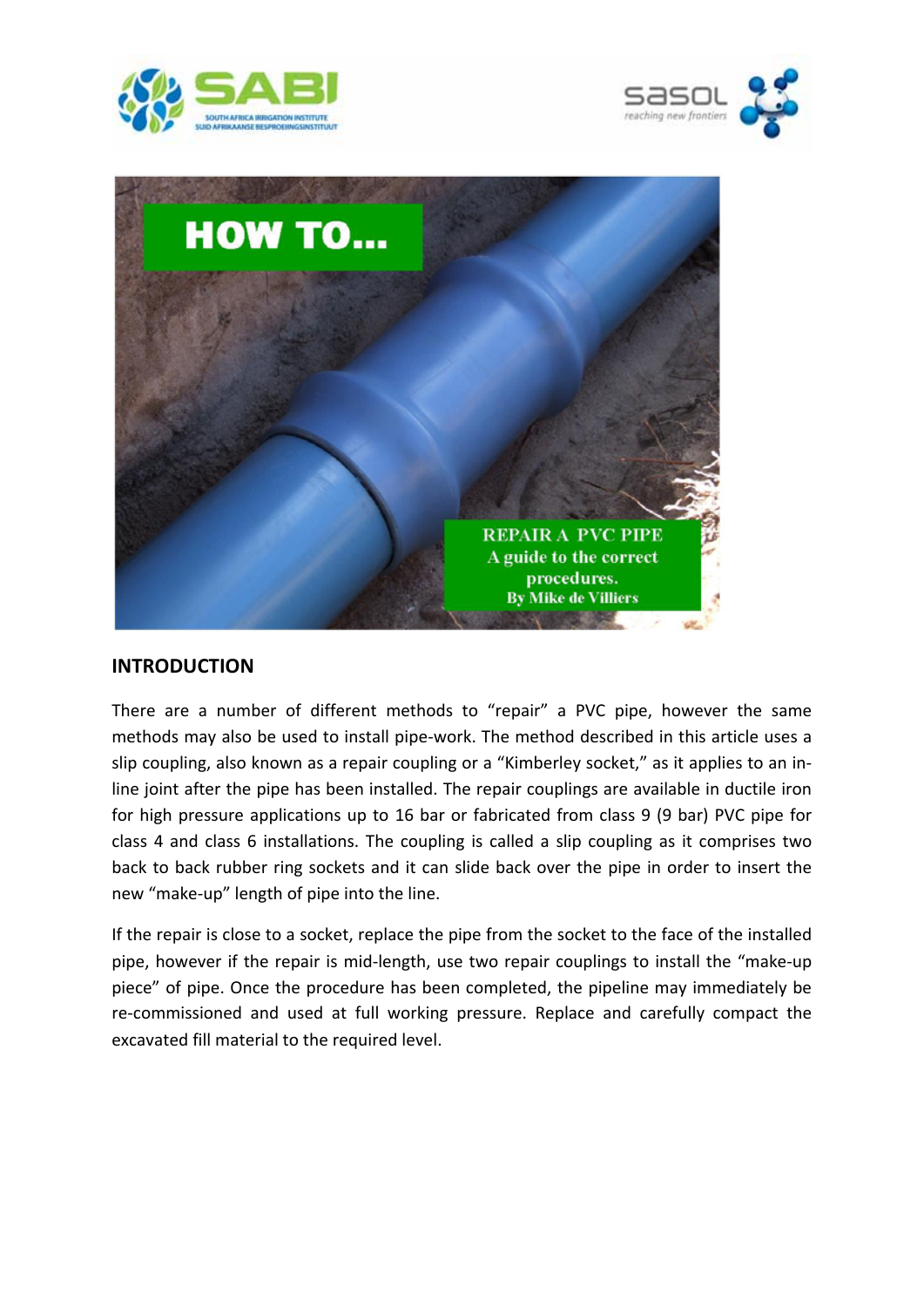



## **STEP 1**

## **ASSEMBLE ALL THE MATERIALS TO ACHIEVE THE REPAIR**



## **STEP 2**



- **1 or 2 x Repair couplings:** Ensure the right size and pressure class
- **Replacement length of pipe:** Ensure the right size and pressure class
- **Gel pipe jointing lubricant:**
- **Fine toothed hacksaw and coarse file:**
- **Pencil or felt tipped marker:**
- **Hammer and hardwood batten:**
- **Use the saw to cut out the damaged section of pipe**
- **Use the file to chamfer both the pipe ends of the installed pipe for a mid‐length repair**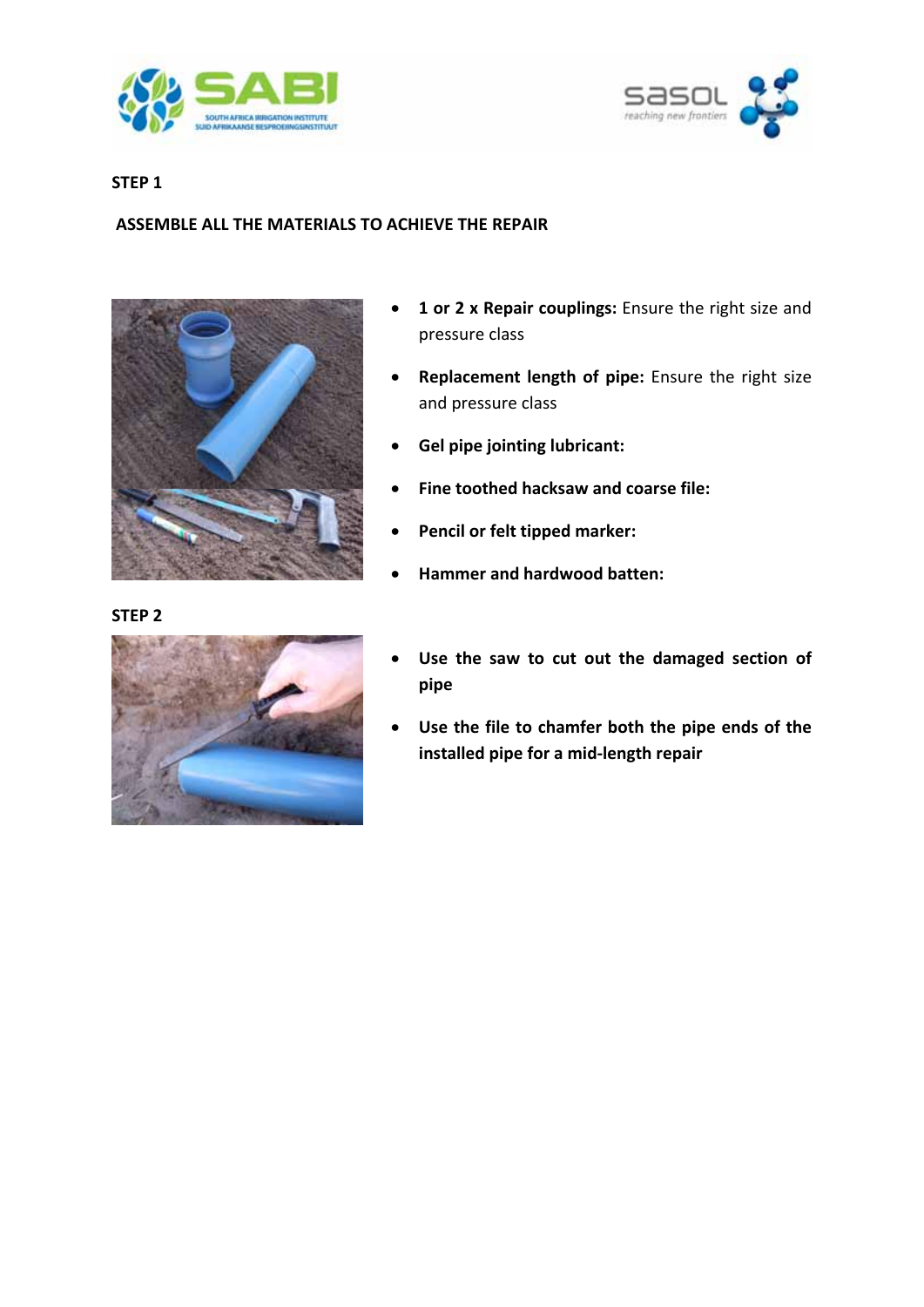



**STEP 3**



 **Using the coupling and the pencil or marker, mark half the coupling length on both the installed pipe ends to form a depth of entry mark.**

**Step 4**



**Step 5**



- **Use the gel lubricant and apply a generous amount to the installed pipe end and spread evenly around the entire pipe to beyond the depth of entry mark**
- **Apply lubricant to the rubber seals of both ends of the repair coupling**
- **Insert the coupling over the pipe end and push it back over the pipe until it is just behind the seal at the other end and no further. If required, use the hammer and block to assist the process.**
- **If the repair is mid‐length, repeat the above procedure by inserting another slip coupling over the other exposed end of the installed pipe**
- **For a mid‐length repair, measure and cut the make‐up piece of pipe to be able to fit in‐between the inserted repair couplings**
- **For a single coupling repair, measure and cut the make‐up piece of pipe from the face of the installed coupling to the back of the installed pipe socket**